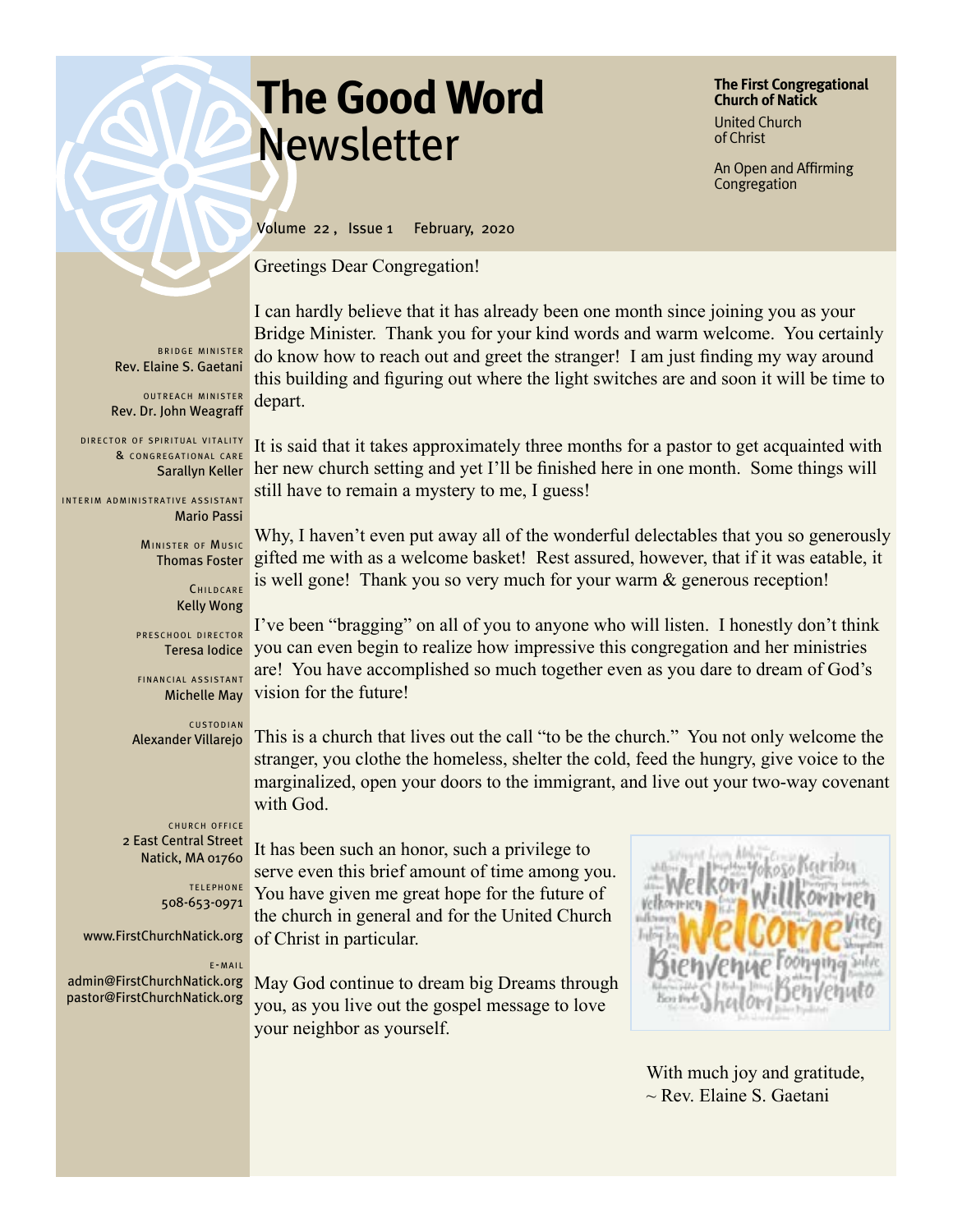### **A Front Porch Farewell**

First Church Natick came out in force on a cold Saturday night in November to celebrate a ministry and say goodbye to our beloved Pastor Victoria Alford Guest. There were representatives from the myriad facets of Vicky's ministry to reminisce together about the enormous impact she made in our lives, as individuals, as a church family and as a wider town community. We were reminded of her powerful light and energy in how she approached her ministry. First Church Natick was not a job. Vicky had a calling and she brought her whole self to every endeavor

We began the evening with a delicious meal catered by Bob Seiche and his fabulous kitchen crew. The Vestry was transformed into a delightful dining room by a massive decorating squad led by Carolyn Cheever, Amy Foley and Karen Shirley. Kirsten McDonough created a beautiful confection modeled after the Peace Dove Mosaic in the Sanctuary for dessert. Wonderful music wafted through the space, provided by a Strike Up the Band ensemble.

Ten million, five hundred-twelve thousand minutes.

How do you measure 20 years? That's a lot of minutes! And we had a lot to remember from those twenty years!

Join us after church for this informal get-together, some lunch and talking about our book pick. Feel free to come whether or not you get a chance to read the book. We will be ordering our lunch from Lola's. Our discussion will be on *Educated: A Memoir* by Tara Westover. RSVP to sharonkirby3@gmail.com.

Dan Weddle opened the "Front Porch Farewell" with a rendition of "Isn't She Lovely" and Lane McDonough, our emcee, introduced "Herbie, the icecube", who, with the assistance of a heat lamp, acted as the timekeeper for the event. We heard from the Search Committee that called Vicky to First Church twenty years ago, and from Steve Evers and John Lilly who remembered our connection to history. Sarallyn Keller wondered aloud about the impact that Godly Play had on her life as well as the life of our church, and Judy Dixon told a story of Vicky's journey with us in the Godly Play style. We heard from a multigenerational First Church group, a variety of community partners, the Natick Interfaith Clergy and finally from former student ministers and mentees of Vicky. The evening was full of music, laughter and a few tears. Vicky thanked us for the celebration saying that it felt a little bit like being present at her own funeral! Everyone returned to the vestry to enjoy delicious cakes and desserts as no one wanted the night to end! It's sometimes difficult to celebrate the end of something wonderful and so it was in the celebration of Vicky's retirement. Although we all know that she deserves a fabulous retirement, no one wanted her ministry with us to end. Victoria Alford Guest will be remembered with affection and great respect for many years to come. There are some mighty big shoes to fill at First Church Natick!

What a splendid celebration you organized for my farewell! The vestry was filled with yummy food and great music and more people than I thought it was possible to seat. Everything was amazing – from the "mosaic" cake, to the sanctuary decked out with pew candles and rainbow chairs and warmed by the voices of the choir and the organ, and by the affection and good wishes of so many dear friends. I just have to single out Herbie the Ice Cube who looked very stylish in his hat and scarf!

Thank you to everyone who contributed to the wonderful celebration – it took a village!





Join us for the 11th annual Walk to End Homelessness, a family-friendly and dog-welcoming walkathon through Natick Center to raise funds for families with children who are facing homelessness. The event starts and ends at Natick High School where there will be booths, food, music, and fun for the whole family. Save the date and registration will open in January 2020. We hope to see you there!

It was humbling to listen to so many kind words, but the biggest gift of the celebration for me was the confirmation it gave me that First Church Natick was going to be just fine. It is hard not to wonder at times of transition if you have made the right choice, if this is the right time. I didn't need to worry. I saw you in action at my celebration creating a beautiful night, enjoying each other's company, celebrating accomplishments and brushing away tears not because it didn't matter, but precisely because it did. Despite my fretting, God had been working out the details. You are in very good hands as you move into a new year and a new chapter of the bright and bold story of life on the corner of Central and Main.

With deep gratitude for more than words can say.

### **Family Promise Metrowest Walk to End Homelessness** *April 5, 2020*



### **FCC 2020/2021 -- Scholarship Applications**

 Scholarship applications for the 2020/2021 academic year are available on the table in the ground-level elevator lobby. All applications must be submitted by May 10th. No applications will be accepted after this date.

### **FCC Bookgroup will meet next on Sunday, February 9**

Description from Amazon: *Born to survivalists in the mountains of Idaho, Tara Westover was seventeen the first time she set foot in a classroom. Her family was so isolated from mainstream society that there was no one to ensure the children received an education, and no one to intervene when one of Tara's older brothers became violent. When another brother got himself into college, Tara decided to try a new kind of life. Her quest for knowledge transformed her, taking her over oceans and across continents, to Harvard and to Cambridge University. Only then would she wonder if she'd traveled too far, if there was still a way home.*

### **A message from Vicky ~**

It was an incredible production that combined the creativity and the talents and the time and energy of so many people, and I am so grateful. The weekend was one last sweet memory made in a place I love with those who touched my life deeply. As I said on my final Sunday morning, "You are my Philippi" and there are no better words to express what the last 20 years in Natick have meant to me than the ones that the apostle Paul wrote to the Philippians. "I thank my God for you and my prayers for you are always full of joy."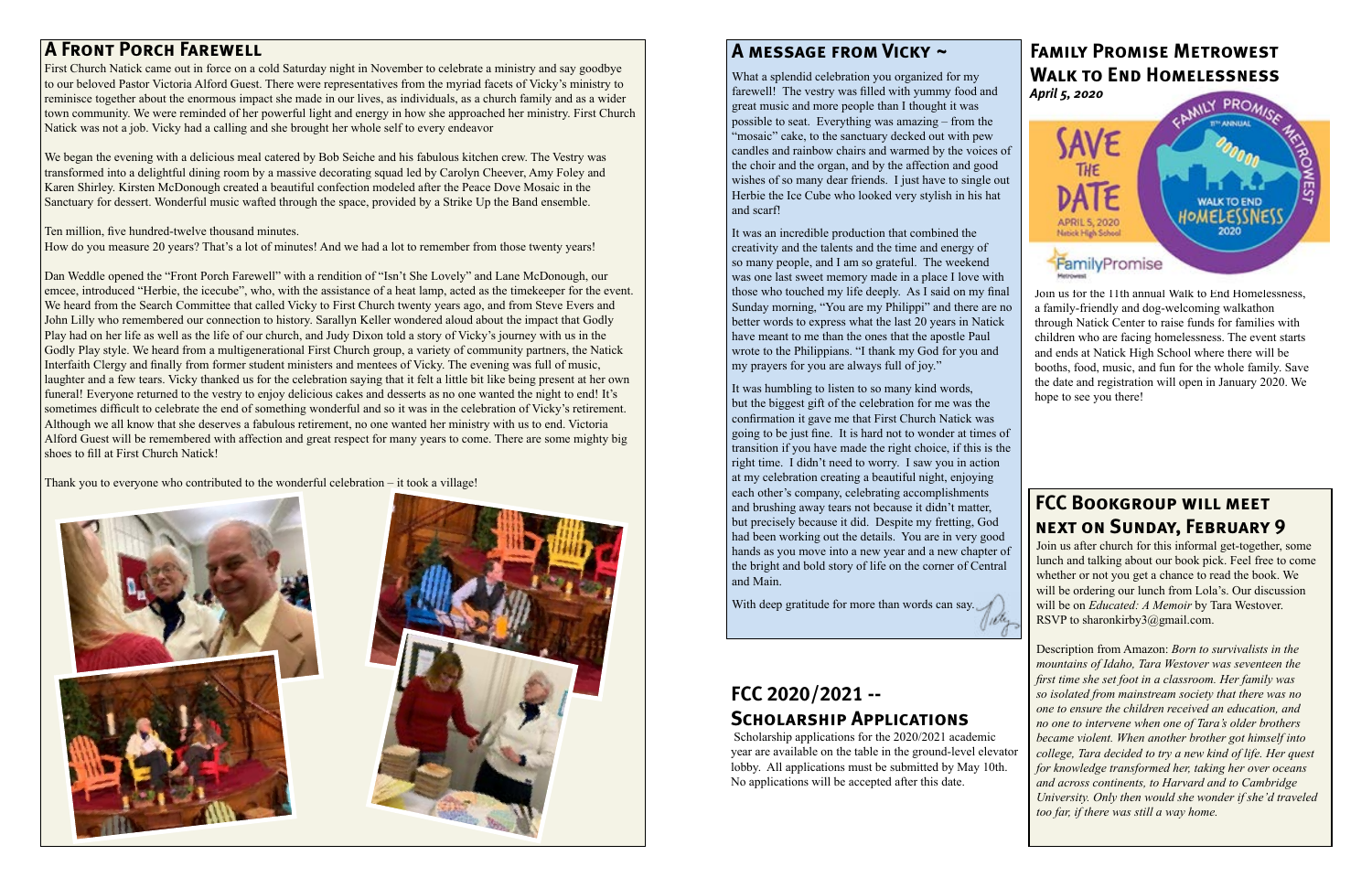### **"Deliver Us" Lenten Devotional**



Climate crises caused by global warming. Strident polarization in communities. Gaping income disparities between the richest of us and the rest of us. The rampage of racism and militarism

We can take such a risk ... or we can play it safe. The Lenten season is a time for each of us to explore the ways in which we promote (or prevent) the deliverance we so desperately seek

The existential and everyday threats we face are daunting. With faithful people across the ages, we cry out to God for deliverance ... not only pleading for God to act, but seeking the courage to let God act through us

From the writers of the popular online Daily Devotional, Deliver Us includes a biblical text, reflection, and prayer for each day.

The Lenten devotionals will be available during coffeehour or from the church office. Suggested donation is \$5.00

## **Announcing Lent Artshop!! And an Invitation to**

### **Come Out AND PLAY !**

#### *Wednesday, February 5 7-8:30. Wednesday,February 12 7-8:30*

You are invited to join with Sarallyn and Pastor Elaine for a fun filled & creative evening!

We will have three different opportunities for you to choose from: As we reflect upon specific spiritual questions that seek to explore your relationship with God.

- 1) create a paper collage using magazine pictures
- 2) paint or color your own picture
- 3) write a prayer or poem

This is not a "work shop" for artists, rather a different approach and way for anyone of us to think about God.

PS. If you have any used magazines lying around your house please bring them to the office to donate for our Art Shop!

### **Ash Wednesday** *February 26@ 7pm*

We will begin our Lenten journey on Ash Wednesday with a Taize service, in the candlelit sanctuary. The 45 minute service will include music, prayer, chant, silence, and communion in the round. There will be an opportunity to explore the power of scripture and prayer through guided activities at prayer stations placed around the room. The service will conclude with an opportunity to receive ashes – that curious symbol that reminds us of the great circle of life. Join us for this moving service.

### **OUT IN FRONT 2020 Stewardship update**



### **CHRISTMAS OFFERING 2019**

Thanks to you, our 2019 special Christmas Offering raised a total of \$2,409.15 for two important organizations! This year again our offering will reach out with the good news of a light that no darkness can overcome through **The Family Fund and the Chico Housing Action Team (CHAT).**

**The Family Fund** - Earlier this year First Church Natick joined with several other faith communities to bring one family seeking asylum from Honduras to Framingham via Arizona. The Family Fund helps to provide the basics to assist with the cost of childcare, legal fees, transportation and other necessities. Funds are critical because the asylum process is slow and asylum seekers are precluded from working for a period of time while their application is under review.

**Chico Housing Action Team (CHAT)** - Last year a portion of our Christmas Offering was directed towards an organization helping to rebuild homes and businesses destroyed by fire on the west coast near the town of Paradise, CA. Before the fire was contained, the toll it took made it the deadliest and most destructive fire in California history. Our good friends, Georgeanne Bennett and Bob Johnson lost their home when the Camp Fire destroyed Paradise. Georgeanne and Bob identified the **Chico Housing Action Team (CHAT)** as one of the local organizations directly assisting individuals and families made homeless by the fires. Even before the Camp Fire, the rental vacancy rate in Chico was just over 1%. Currently it is even less than 1%. The Camp Fire displaced around 35,000 residents. As a result, Chico's population increased by 20% almost overnight. CHAT is currently running three programs in the area

We have so much to celebrate! The response in December to our Stewardship campaign was very positive. The current number of pledges for 2020 now stands at 78 for a total of \$238,748. Of those pledges, 6 were new commitments and 34 were able to increase their pledge for 2020.

Your support makes it possible for First

Church to remain a witness to the extravagant welcome of God in the center of Natick for years to come. So much is going on in our world right now that demands our witness and our vision. We want to be part of creating an inclusive, safe and supportive community for people all ages, backgrounds and abilities.

If you have not yet made a pledge for 2020, it's not too late, any amount makes a difference. Perhaps what you can commit right now is a dollar a week. Your \$52 might be that extra bump that buys a new resource for the children's classrooms or that reaches out to touch lives through Family Promise or the Natick Food Pantry. Every little bit counts.

You can find the stewardship brochure and a pledge card at any entry or you can give us a call (508-653-0971) and we will pop a card in the mail to you. Mail your pledge to the office (First Congregational Church, 2 East Central Street, Natick, MA 01760), or drop it in the offering plate any Sunday. Or you can visit our website www. firstchurchnatick.org and make your 2020 contribution on line.

Your support means so much for what we can be and accomplish together. While all gifts are appreciated, a pledge allows us to budget most effectively and set our priorities responsibly. Thank you for the many ways that you support our "Front Porch" witness in the heart of MetroWest!

### **A Big Thank You to our Terrific Poinsettia "Elves!"**

A wonderful team of people brought a little bit of Christmas cheer to those in our congregation who are shut-in at this time of the year. Following worship on December 22nd, beautiful poinsettias donated by members and friends were delivered, along with holiday greetings to those homebound members and friends who find it hard to worship with us. Thanks to Wendy Robbins, Ric Ripley, Kirsten McDonough, Tim & Diana Porter, Mikal Rosendahl, Sue Mascioli, Bob and Jean Sniffin, Janice Gilkes, Pam Weagraff, Linda Champion, Laura Gobron, Bridget Chiaruttini and Carol Pomfret. And special thanks to Myrna Bartlett, Deb Evers and Laura Gobron for collecting donations and dedications, and to Myrna Bartlett, who also personalized and decorated cards to accompany each plant!

### **Lunch Bunch:**

### **The cure for cabin fever!**

*Friday, February 21 and March 20 beginning at 12:30 PM*



The weather cooperated in January and the tables were full in the vestry for Lunch Bunch! Our former student minister, Tiffany Spigarolo even stopped in to join in the

conversation adding some of her homemade cookies to the treats on the table.

Winter is long and it can feel like forever that we have been cooped indoors. Here's hoping we picked the right dates to skirt around winter weather systems so that we can warm up in the company of great people and good conversation.



Everybody is welcome at "Lunch Bunch!" Just bring along a brown bag lunch, but leave some space for treats because there are always some tasty goodies to share. Even if you can't linger, stop by and say hello. If you need transportation, contact the church office and we would be glad to arrange to pick you up  $(508-653-0971)$  or admin $@$ . firstchurchnatick.org).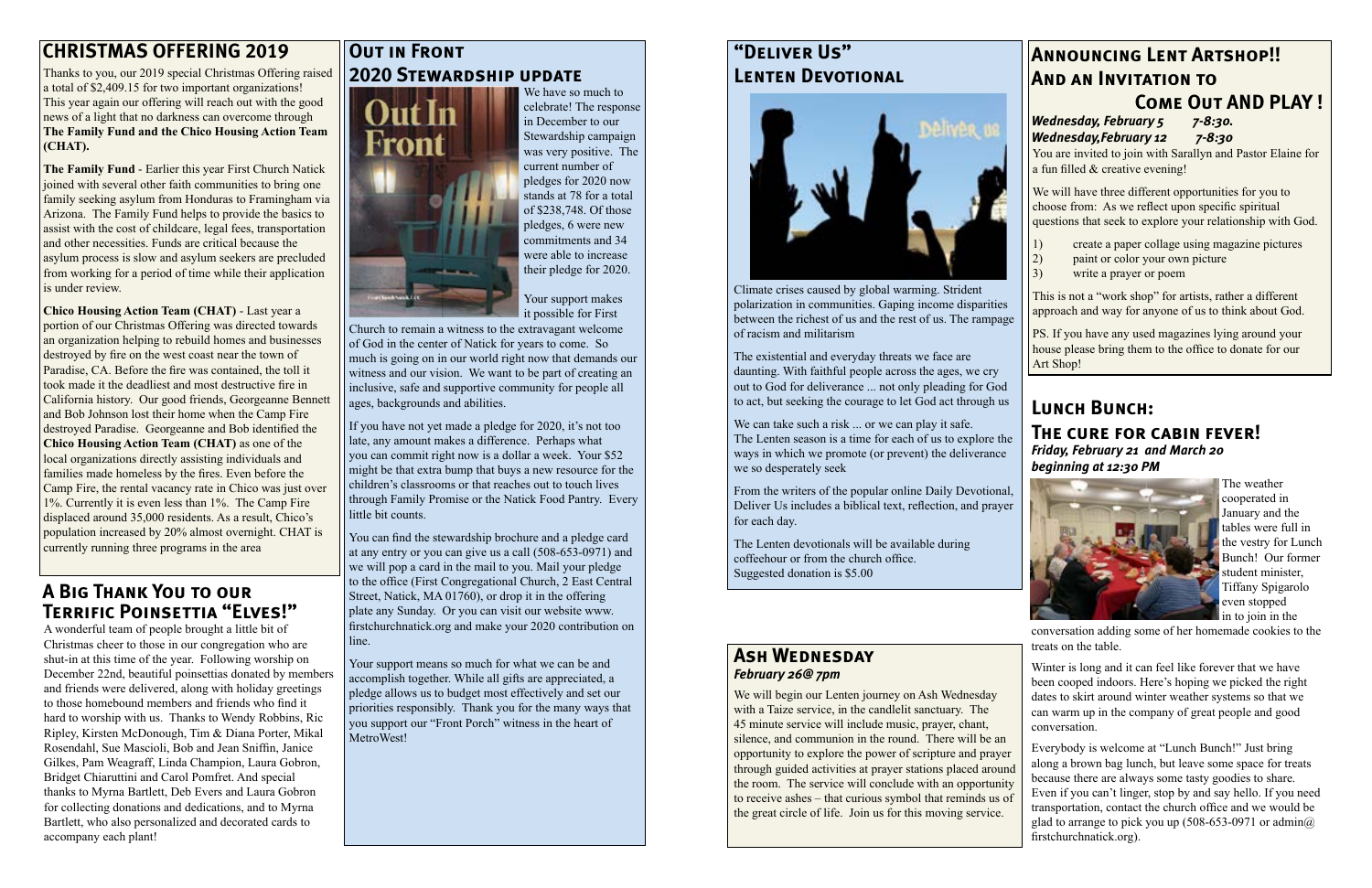## **Trauma & Mental Health: Return of the Repressed**

#### *Wednesday, March 4,*

#### *@ 7pm with Rev. Dr. John Weagraff*

Many mental health challenges arise from a complex web of factors. Appreciating this complexity of those factors creates an opening for both understanding and compassion. The Rev. Dr. John Weagraff and colleagues from Children's Charter will explore the intersection and interaction of trauma, mental health and substance misuse.

### **Environmental Action Sunday:**

### **Edible Forest Gardens & Beyond**

*Sunday, March 1 @ noon with Andrew Whitaker*



### **SAVE THE DATE WV Workcamp Kick-off** *Sunday, March 8 @ noon*

Join Andrew Whittaker of Green Abundance by Design for a presentation on ecological landscaping utilizing the patterns and resilient features observed in natural ecosystems. Learn about edible forest gardens, pollinator meadow gardens, rain gardens as well as using native plants and rainwater harvesting. Discover how landscape design can work with nature in your backyard. A light lunch will be served.

- Gluten free and vegan pancakes available
- Live music
- Agricultural demos
- Raffle prizes

## **FIRST CHURCH NATICK YOUTH to go to CityReach**



https://www.facebook.com/First-Congregational-Churchof-Natick-UCC-144700452240741/





**Соммою** The Senior Youth are hoping to travel to Boston for CityReach in March. We are currently waitlisted, so

Come see what the buzz is about! If you have ever wondered if the mission trip to West Virginia is for you, join us in the vestry on Sunday, March  $8$   $\omega$  noon to hear details about the WV Workcamp trip in June. It is truly a life transforming experience!

#### **Maple Magic** *Saturday February 29, 2020*



#### **Pancake Breakfast**

**8-11am at the Memorial School, right next to the Farm**

#### **Admission**

- Members \$10, kids 10 and under \$5
- Nonmembers \$12, kids 10 and under \$6

#### **Maple Sugaring Past & Present**

#### **9 am to 2 pm, maple sugaring tours every half hour**

• Native American and Colonial sugaring demos

- Sugar shack visits
- $\bullet$  Lunch & snacks for sale

#### **Admission**

- \$8 per person
- Current NCOF members receive 3 free tour tickets

hold off on bringing donations to the church and watch for more information in February.

Items that are needed (if we go):

- **• All kinds of carrying cases (backpacks, small suitcases w/ wheels)**
- **• Sleeping bags & blankets • Travel size toiletries • New white socks & underwear**
- 
- 
- **• Used rugged, outdoor clothing**
- *\*\*\*City Reach has no use for children's clothes, dress clothes, slippers, bathrobes or pajamas\*\*\**

## **Mark your calendars now for 47th Annual Heritage Craft Fair**

*March 28, 2020: Keefe Tech High School, Framingham Saturday, 10 AM - 4 PM*



As it has in the past, the 2020 Heritage Fair will offer a wonderful variety of hand-crafted items, featuring such treats as glassware, clothing, toys, jewelry, woodworking, leather goods, quilts, metalwork, paintings, photography, delicious fudge, jams, and specialty oils and vinegars. Each year there's a more impressive variety of exceptional items than ever before. Plus, visitors can bring home something sweet and delicious from the Bake Sale and enjoy lunch at the Food Court, where there are subs by the inch, hot dogs, snacks, muffins, donuts, coffee, tea, and soft drinks throughout the day.

#### **VISIONS OF JUSTICE 2020: How Does Climate Change Affect Social Justice?** *Saturday, February 8, 2020 (snow date March 7) 9:30am-2:30pm*

Unitarian Universalist Area Church (UUAC), 11 Washington Street, Sherborn, MA

Visions of Justice 2020 is the second annual forum of speakers, visual arts, music, and conversation concerning social justice issues. This year's program focuses on the disproportionate impact of environmental changes on marginalized communities, including immigrant populations and people of color.

Speakers will be Sonja Spears, Chief Equity and Inclusion Officer, Boston Health Care for the Homeless; Susan Church, Immigration Lawyer and Change Agent at Demissie & Church; and Craig Altemose, Founding Executive Director of Better Future Project.

Visions of Justice is sponsored by Immigration Justice Team and Racial Justice Team at UUAC and environmental activists. To register, please go to https:// visions-2020.eventbee.com. Sliding scale goes from \$20 to \$50. Email Cathleen Dinsmore(racialjustice@uuac.org) for questions, to pay by check or to request a fee waiver.

Buffet lunch is included in the registration. Free childcare is available upon advance request.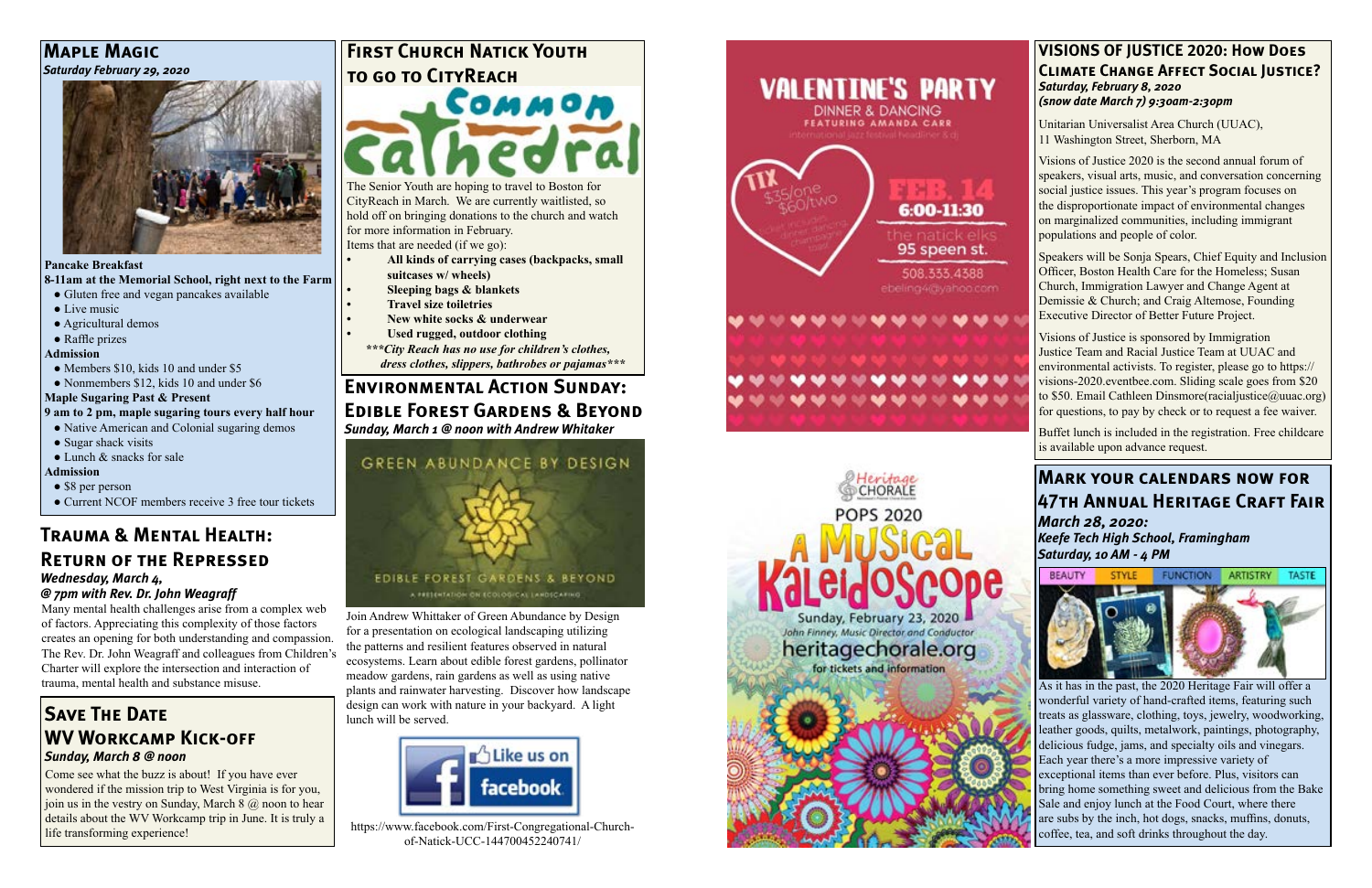### **Another Lenten Giving Opportunity**



Pick up your Lenten Giving Calendar and count your blessings! The calendar has suggestions for donations based on the amenities in your home. You will be helping a great cause as you reflect on the blessings of living in a safe, decent, and affordable home. The funds will be delivered to Habitat for Humanity Metrowest / Greater Worcester. This fundraiser provides support to help Habitat for Humanity MW/GW to build strength, stability and self-reliance for local families who need an affordable and safe home. Bring your donations to FCN on Easter Sunday.

### **Want to get involved with the Guatemala partnership?**



Twice a year for the past 32 years, friends and members of the Needham Congregational Church have been traveling to the village of Santa Maria Tzeja, a

small K'iche' speaking Mayan village in the remote rainforests of the northern Ixcan region of Guatemala. The Guatemala Partnership's February delegation to Santa Maria Tzeja, Guatemala will leave on Wednesday February 12th and return Sunday February 23rd. If you might be interested in joining the February delegation, please contact Jeff Clausen at clausenj@gmail.com for more information.

Jenna and Jeff Clausen will be traveling to the remote village of Santa Maria Tzeja as part of the Guatemala Partnership's 66th delegation in February. In advance of their trip, Jenna will be collecting much needed school supplies for the children's classrooms. This includes:

In addition to the biannual delegation visits, the partnership connects families in our area with families in the village through the partner family letter project. Through this project, partner families exchange hand delivered letters twice a year. While the village is comprised of just 240 families, 140 of those families participate in the partner family letter project. As a result, nearly everyone in the village has a connection to the partnership and is connected on a personal level to a family in our area, with many of these partner family relationships dating back nearly 30 years. Currently there is a waitlist of families in the village seeking a partner family to exchange letters. Contact Jeff at the email above to learn more about getting involved in this aspect of the partnership.

### **School Supplies Needed for Santa Maria Tzeja**



This is the first protected ecological area in the Ixcan region; and even more notably, it is the first nationally protected ecological area that will be under joint management between Guatemala's National Council of Protected Areas (CONAP) and a local community. Under this arrangement, the people of Santa Maria Tzeja will have shared responsibility with CONAP for the monitoring and management of the Cerro Cantil, with CONAP providing technical expertise and support for financial initiatives. Through this endeavor, the people of Santa Maria Tzeja hope to work with CONAP to explore projects compatible with conservation, such as ecotourism initiatives.

Please consider donating school supplies if you are able! There is a collection box near the rear entry/elevators and Jenna will be available during coffee hour if you would like to learn more about the Guatemala Partnership.

#### **Pens, Crayons, Scissors, Pencils, Notebooks, Tape, Markers, Dry Erase Markers.**

### **Outreach Update**

**Outreach Update: News from the Guatemala Partnership and Santa Maria Tzeja by** *Jeff Clausen* The Guatemala Partnership is a collaboration in solidarity and friendship with the people of Santa Maria Tzeja, a small Mayan village of approximately 240 families located in the rainforests of the northern Ixcan region of Guatemala. The partnership began in 1987 and over the years it has worked closely with the people of Santa Maria Tzeja on a variety of initiatives that have helped the village to prosper and grow.

Recently, a number of members in our congregation have begun participating in our partner family letter project and have begun exchanging letters with families in the village, which further expand and strengthen our connections with

this community. Additionally, many in our congregation have recently donated school supplies to help support the village's elementary and middle school. Jenna and I will be delivering these school supplies this coming February when we are in the village and we look forward to bringing back news from our partner families and updates from the village.

Until then, below is some recent news on the people of Santa Maria Tzeja and their efforts around environmental and social justice.

#### La Primer Área Protegida en Ixcán. Quiché

CERRO CANTIL

# RÍO SOREC

Al pie del Cerro Cantil surca el rio Sorec que se ha convertido en la primer Area Natural Protegida en el municipio de Ixcán. Quiché, y es la primer Area a nivel nacional que será administrada bajo la modalidad de gestión compartida entre el CONAP y la comunidad de Santa María Tzejá.



Cerro Cantil officially declared protected ecological area!

For the past few years, the people of Santa Maria Tzeja have been working to gain protected legal status and state recognition for the Cerro Cantil, a unique area of rainforest in the remote outer edges of the village. On December 10, 2019, the Cerro Cantil was officially declared a protected ecological area. With this declaration, the Cerro Cantil becomes part of more than 200 national protected ecological areas in Guatemala, which includes the Mayan Biosphere in the Peten, where the ancient ruins of Tikal are located.

Already, there are ideas in the village to create a tourist route to reach the remote Cerro Cantil that would include navigating in canoes along the Tzeja river and part of the Sorec river. The February delegation to Santa Maria Tzeja is hoping to visit the remote Cerro Cantil and will be celebrating its new protected status with the people of Santa Maria Tzeja, an always forward-thinking community!

#### Genocide Case

In 1982, Santa Maria Tzeja was one of over 400 indigenous Mayan villages burned to the ground by the Guatemalan military as part of a 'scorched earth' campaign to destroy populations in opposition to the government. During this campaign, thousands of Maya were murdered, in what was declared an act of genocide by the United Nations Commission on Human Rights. The violence arrived in Santa Maria Tzeja on February 13, 1982, when the military invaded and destroyed the village.

### **Lenten Childrens Stewardship Project**



Start gathering your loose change. The First Church Children will be collecting coins for the classrooms of Santa Maria Tzeja. You can bring your coins to worship during Lent to make a real difference in a small Guatemala village!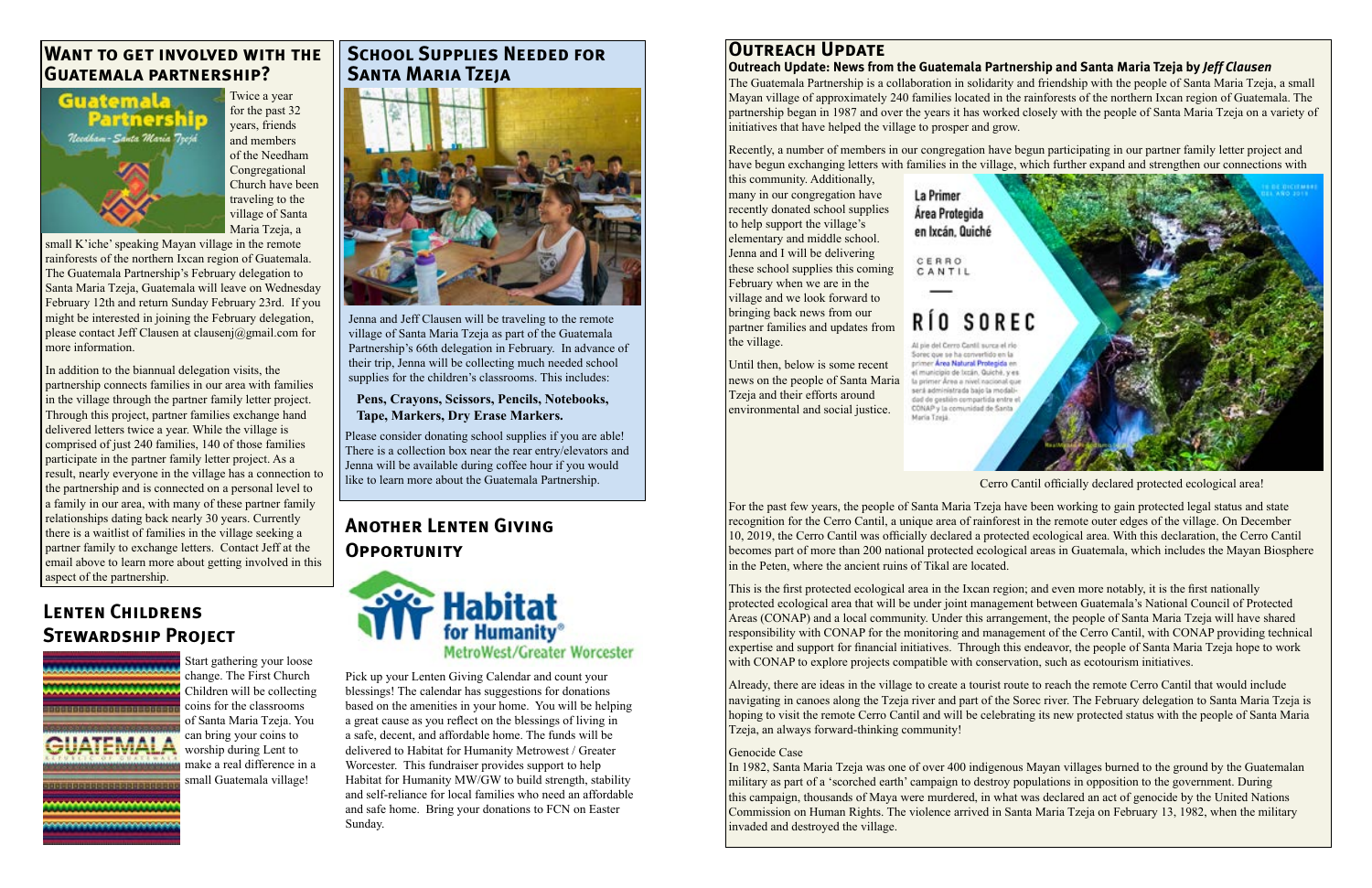January 26, 2020

Dear Friends,

At our Annual meeting last year, we began to discuss the need for certain key renovations and improvements to the exterior and interior of our church and the need for a potential Capital Campaign to fund these projects. Over the past year church leadership has made great progress in further defining these needs. We have much news to convey and want to bring you up to speed on these exciting developments.

First Church Natick is our spiritual home and a Front Porch of welcome and outreach to our community. We have been blessed with generations of stewards, our spiritual ancestors, who have given generously of their time and treasure to care for our beautiful church building. Our time is now to step up and care for what has been passed to us in trust.

To that end, the Coordinating Council appointed a Project Task Force Team. It contracted with an architectural firm, Spencer, Sullivan & Vogt (SS&V), to do a comprehensive physical survey of the church and assess and report on the exterior condition of the building as well as desired interior improvements. SS&V delivered their report this fall, and the Project Team worked to further define the scope of the projects.

The church has also hired Full Harvest Fundraising LLC to assess our church's readiness to raise the necessary funds to support the projects. Recently the Coordinating Council took the next step to form an exploratory team that is charged with communication to our congregation about these projects and a potential Capital Campaign. We are planning numerous opportunities for you all to hear detailed information about the proposed projects, ask questions, make suggestions, and give feedback.

Stay tuned for Initial Information Sessions coming up in February, which will be scheduled Sundays after services and during the week.

Full Harvest Fundraising will be on site for a few days in the early spring to conduct a Feasibility Study, which is comprised of interviews with a number of church members to determine a fundraising goal. A special congregational meeting will be held in the later spring for the church to vote on whether to proceed with a capital campaign. As always, it is the decision of the congregation in matters such as this.

Please keep an eye out as we present more information in the weeks ahead. Watch for details in weekly bulletins, The Good Word and on our website. We need more folks to join our team and there are many roles to fill! Please contact any one of us on the team. This is a great time for First Church Natick.

Regards,

The First Church Capital Campaign Exploratory Team

(Bob Seiche, Gail Martin, Sarallyn Keller, Doug Hanna, Hank Szretter, Bill Ramage, Steve Evers, Wayne Szretter, Amy Foley, Per Abrahamson, Bill Ladd, Sue Mascioli, Sarabeth Guptill, and Jonathan New)

### **MLK DAY COMMUNITY CELEBRATION** *A Huge Success!*

It may have been cold outside, but those inside Wilson Middle School who gathered for the 2020 Community MLK Celebration were charged up to be the change that they wanted to see in the world. The Keynote speaker, the Rev. Dr. Gloria Hammond challenged everyone to find their "Montgomery Moment" – the time that they are willing to step outside their comfort zone to stand up for justice.

From the enthusiasm of the Johnson Peacemakers, to the performance of the high school Varsity Dance Team, to the video produced and presented by the Peer Advocates, to the charge of our keynote speaker, the Rev. Dr. Gloria Hammond, cofounder of the Bethel AME Church in Jamaica Plain, the capacity crowd carried the energy into the "after-party" in the gymnasium to link up with a variety of community organizations committed to making a difference year-round.

More than 500 guests attended the event. The auditorium, which seats 435 was overflowing with standing room only!

More than 150 performers - dancers, poets and writers, vocalists and musicians, and speakers - took the stage!

20 community organizations and groups participated in our Welcoming Fair.

Thanks to Panera Bread, Roche Bros and Wegmans for providing food and drink!

Hundreds of students and families donated thousands of non-perishable lunch and snack items for our first town-wide service project!

And many helping hands of all ages assembled more than 1,200 snack bags and 2,600 individual snack items to be distributed to students in need over school vacations.













### **First Congregational Church of Natick United Church of Christ**



2 East Central Street Natick, Massachusetts 01760